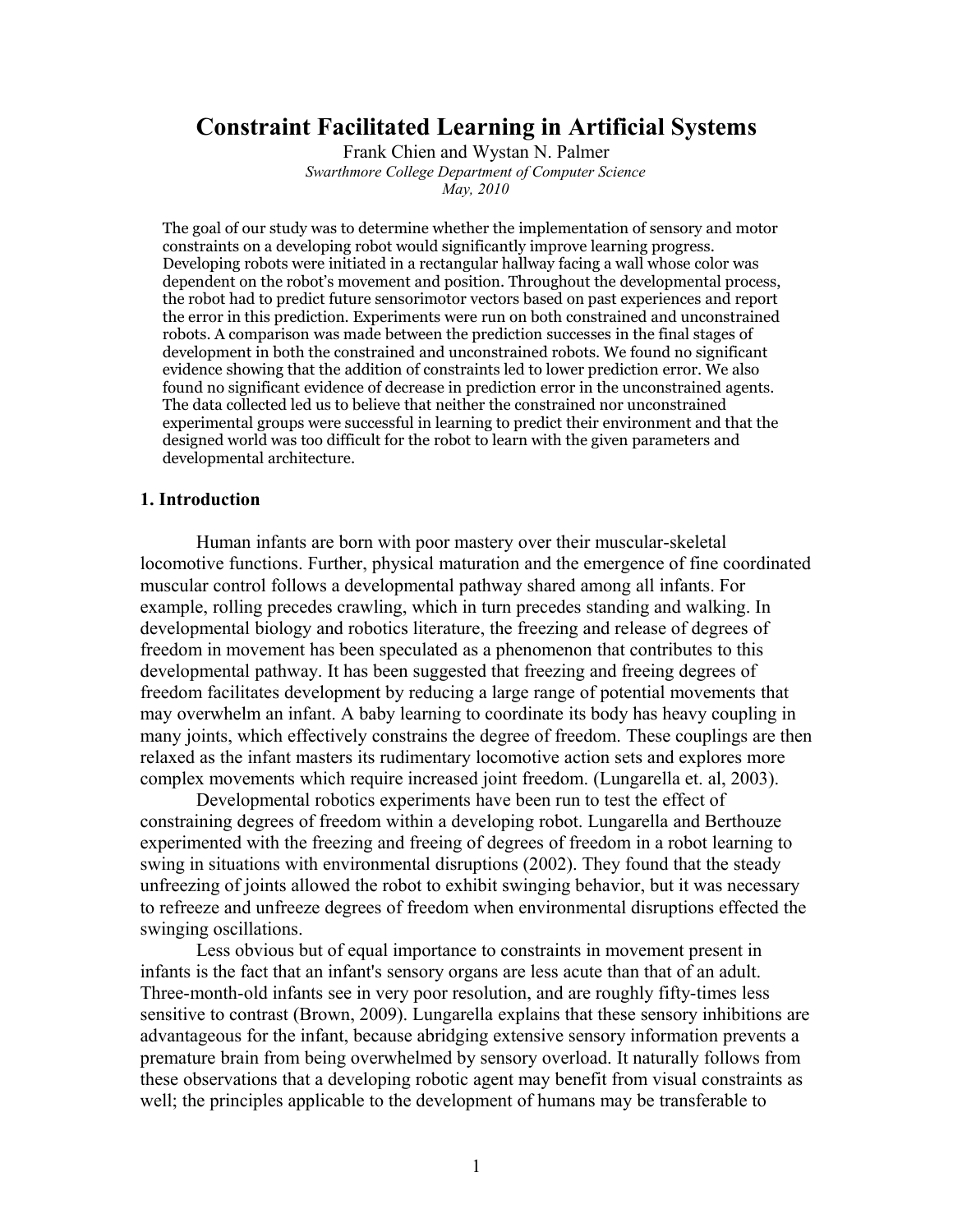artificial learning systems. Our study aimed to address this question by imposing similar constraints on a simulated robot and contrasting its learning success with that of an unconstrained control robot.

Artificial learning was modeled using Category Based Intrinsic Motivation (CBIM) (Lee et. al, 2009). Both constrained and unconstrained learning robots attempted to predict the coloring of a wall, which operated on a rule-based system dependent on the robot's movement and position. Should constraint-facilitated learning be transferable to artificial systems, we would expect the agent developing under constraints to learn to predict its environment more successfully, and consequently, show less prediction error than a robot developing free from constraints.

# **2. Methods**

#### *2.1 Developmental Architecture*

Artificial development in our experiments was implemented using CBIM. CBIM is a hybrid method that combines Intelligent Adaptive Curiosity (IAC) (Oudeyer et al, 2007) and Growing Neural Gas (GNG) (Fritzke, 1995) to produce a system in which a developing agent searches situations that will maximize its learning process. IAC acts by storing all situations previously experienced by the robot in a model vector memory. These vectors are split into regions of similar sensorimotor space and contain experts trained to predict outcomes of actions taken based on current sensory data. At each time step, IAC takes in a sensory vector and makes predictions for the sensory vector of the next time step based on generated candidate actions. On the next time step, an action is chosen and error in prediction is calculated and stored in the expert. These stored errors are used to evaluate potential learning progress in choosing future actions. Actions with the highest determined learning progress are chosen and carried out. An additional parameter is used to determine when a random action is chosen instead. In this way, the system can be considered curious but still exhibit random behavior that can lead to the discovery of new situations. CBIM implements IAC using a GNG model to categorize vectors into regions. GNG is a topology learning algorithm that consists of connected units containing vectors. In CBIM, each GNG unit represents a region of IAC. These regions are connected by edges. At each time step, the GNG distribution is adjusted based on Euclidean distance between a sensorimotor vector from the environment and the nearest GNG unit. When error within the GNG units exceeds a given threshold, new units are added to accommodate the sensory data that does not fit the current distribution. Implementation of a GNG error threshold ensures that IAC regions are only added when the robot's environment presents significantly new situations. Otherwise, the GNG regions are dynamic enough to adapt to and learn slight variances in the sensorimotor space. In our experiment, the GNG error threshold was set to 0.60 and the probability of choosing a random action to carry out on the following time step was 15%. At each time step, the potential learning progress is evaluated for 20 candidate actions per possible color focus output.

# *2.2 Data Analysis*

Over the course of our experiments, we collected data on prediction error and color focus. The color focus data were broken into fifty step epochs in which the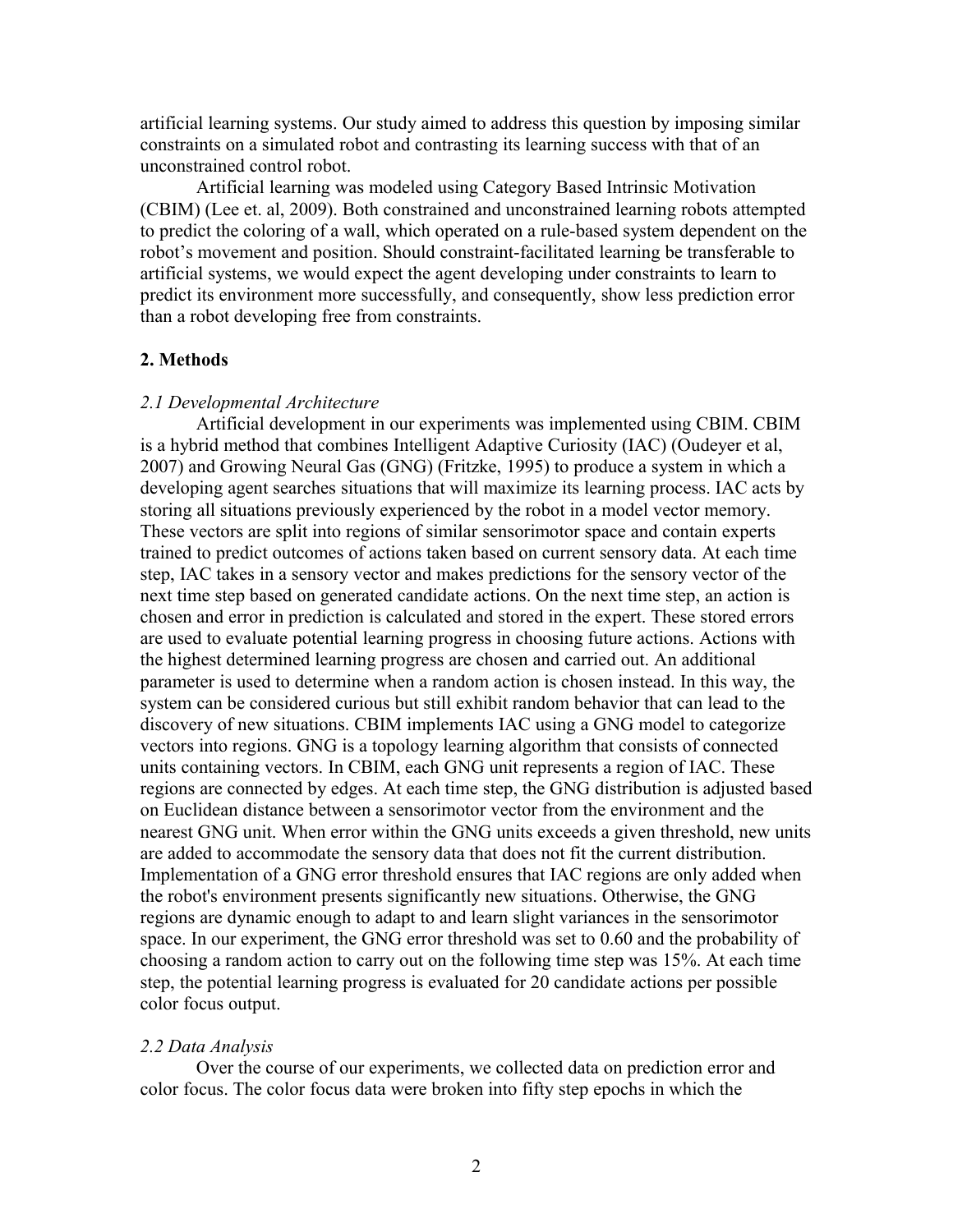percentage of time the robot chose to focus on a color over the course of the epoch was recorded. Percentage of time when the focus color matched the wall color was also recorded. The correlation between these two percentages were then compared over the course of the development. Developmental regions in which matched wall color percentage fell close to the color focus potential corresponded to periods when the robot was correctly predicting the color it would see in the next step. Regions where the percentages differed suggested incorrect color predictions.

In CBIM, the prediction error is calculated as the Euclidean distance between a vector prediction of the sensory data of the next step in development and the actual sensory data collected at that next step. At each time step, a list of candidate actions is generated and evaluated to determine learning progress. The majority of the time, the action with the highest learning progress is chosen. From this action, a sensorimotor vector is generated and passed into the GNG region that is closest in Euclidean distance. The exemplar in this GNG unit makes a prediction of the resulting sensory space. Once this prediction is made, the chosen action is taken and Euclidean error is calculated between the prediction vector and the resulting sensory vector. In our experiment, these prediction errors were averaged over 125 step epochs throughout the development. Graphical analysis was run on these average errors in an attempt to observe trends in the data.

Qualitative analysis was also run on the GNG models created by both the control group developments and the experimental group developments. The number of GNG units created was compared as well as their general fit to the sensorimotor data over the course of each experiment.

#### *2.3 Developmental World*

The simulations were run in an elongated hallway (figure 1). All walls in the world were black except for the wall directly in front of the developing robot. The color of this wall varied depending on the robot's speed, direction, and location. The developing robot was initiated halfway down the hallway centered between the two side walls and facing the colored wall. In order for the robot to continue facing the wall throughout the experimental run, its movement was limited to forward and backward translation. At each time step, the wall color changed based on the robot's movement and position. When the robot was within a distance of two units of the wall, the wall color changed to red. Outside of this distance, the color was only dependent on the robot's speed and direction. If the robot was moving away from the wall, the color was blue. At slow forward speeds in the range [0.0, 0.33], the color changed to cyan. With translation outputs in the range [.34, .66], the wall color was yellow. Forward speeds within the range [0.67, 1.0] caused the wall to become green. In total, there were five possible wall colors accessible to the robot. These colors and the robot behavior triggering them are summarized in Table 1. If at any time the robot stalled against either the colored wall or the wall opposite it, the robot would be reset at a random point in the hallway centered between the side walls.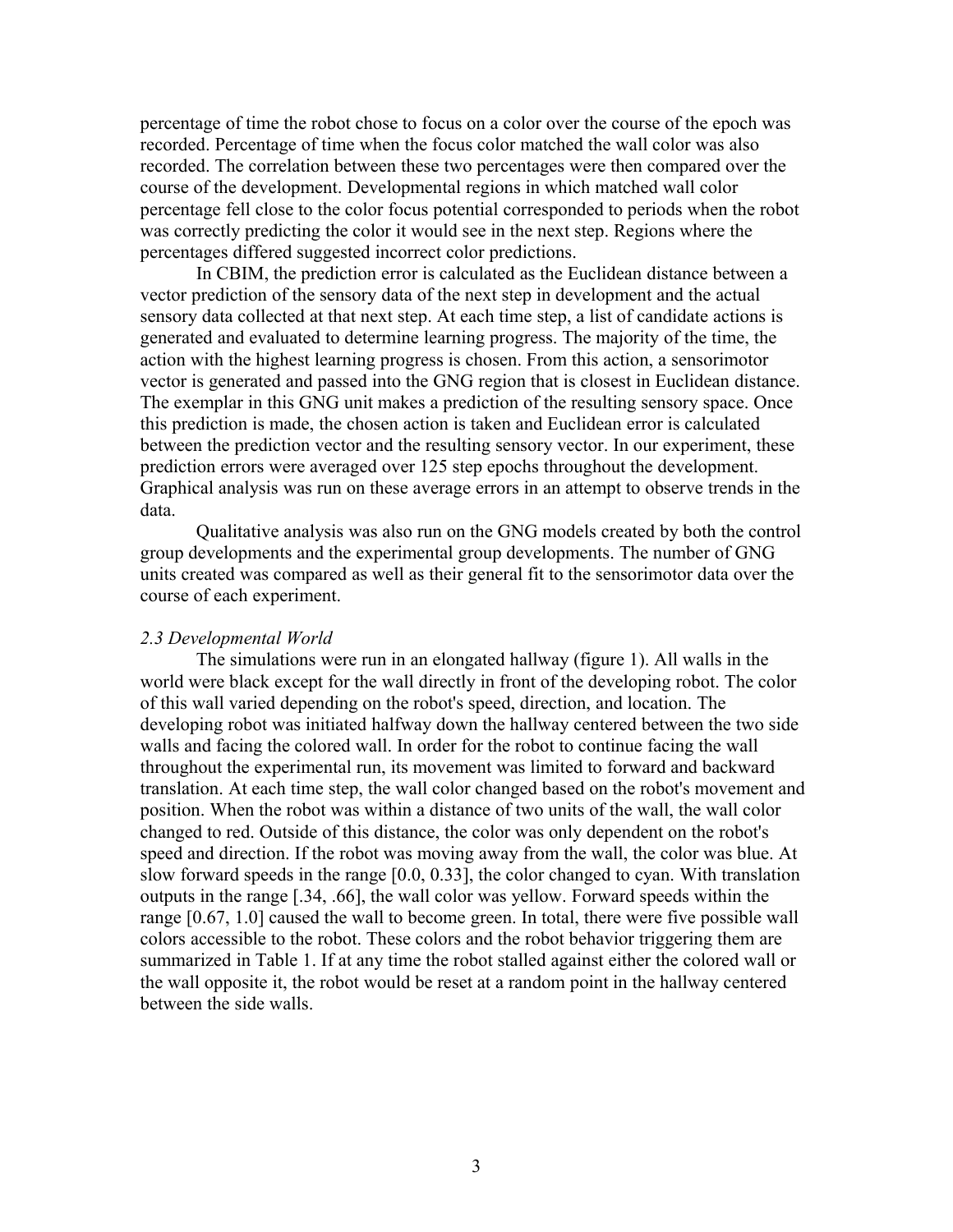

| Within | Motor output  | Direction |  | Color  |
|--------|---------------|-----------|--|--------|
| Yes    |               |           |  | Red    |
| No     | - -           | Backwards |  | Blue   |
| No     | $0 - .331$    | Forwards  |  | Cyan   |
| No     | $.33 - .66$ ] | Forwards  |  | Yellow |
| No     | $.66 - 1$     | Forwards  |  | Green  |

Figure 1. Simulation Environment

Table 1. Summary of wall coloring conditions

## *2.4 Robot Sensorimotor Space*

The developing robot was fitted with the Pyrobot camera device. Color match filters were implemented to detect the presence or absence of each possible wall color. The sensorimotor space of the robot in our experiments was designed based on that of the original CBIM experiment. The developing agent was given six inputs and two outputs.

The two outputs corresponded to values of color focus and translational movement. Movement was scaled to a value between 0.0 and 1.0, where values less than 0.50 corresponded to backward movement and values greater than corresponded to forward movement. The color focus output value was implemented in the original CBIM experiment and kept for our experiments. It provided a way for the robot to predict the presence and size of objects of specific colors within its field of vision. In our experiment, it was used to focus on and predict the presence of particular colors during development. Ideally, the robot would choose to focus on colors that were easier to predict earlier in development and move on to focus on harder colors later in development. The color focus output was a value in the range [0.0, 1.0]. This range was split into five equal intervals corresponding to possible colors: [0.0, 0.20] corresponded to red, [0.2, 0.4] to yellow, [0.4, 0.6] to green, [0.6, 0.8] to cyan, and [0.8, 1.0] to blue.

The first five inputs corresponded to the five possible wall colors that the robot was able to see. They were entered in the order [blue, cyan, red, yellow, green]. These inputs were entered as Boolean values; a value of 0.0 meant that the color was not seen and a value of 1.0 meant that the color was seen in the camera view. The sixth input value corresponded the area of the color being seen. This area was given as input only if the color present matched the robot's color focus. Otherwise, the input value was 0.0. As a result, the robot would only be given a wall area if it was focusing on the correct color. This gave the robot the ability to autonomously differentiate between situations where it was predicting the correct wall color and situations where its predictions were incorrect. The overall sensorimotor vector contained eight values:

 $SM(t) = \{blue, cyan, red, yellow, green, wallArea, colorFocus, translation\}$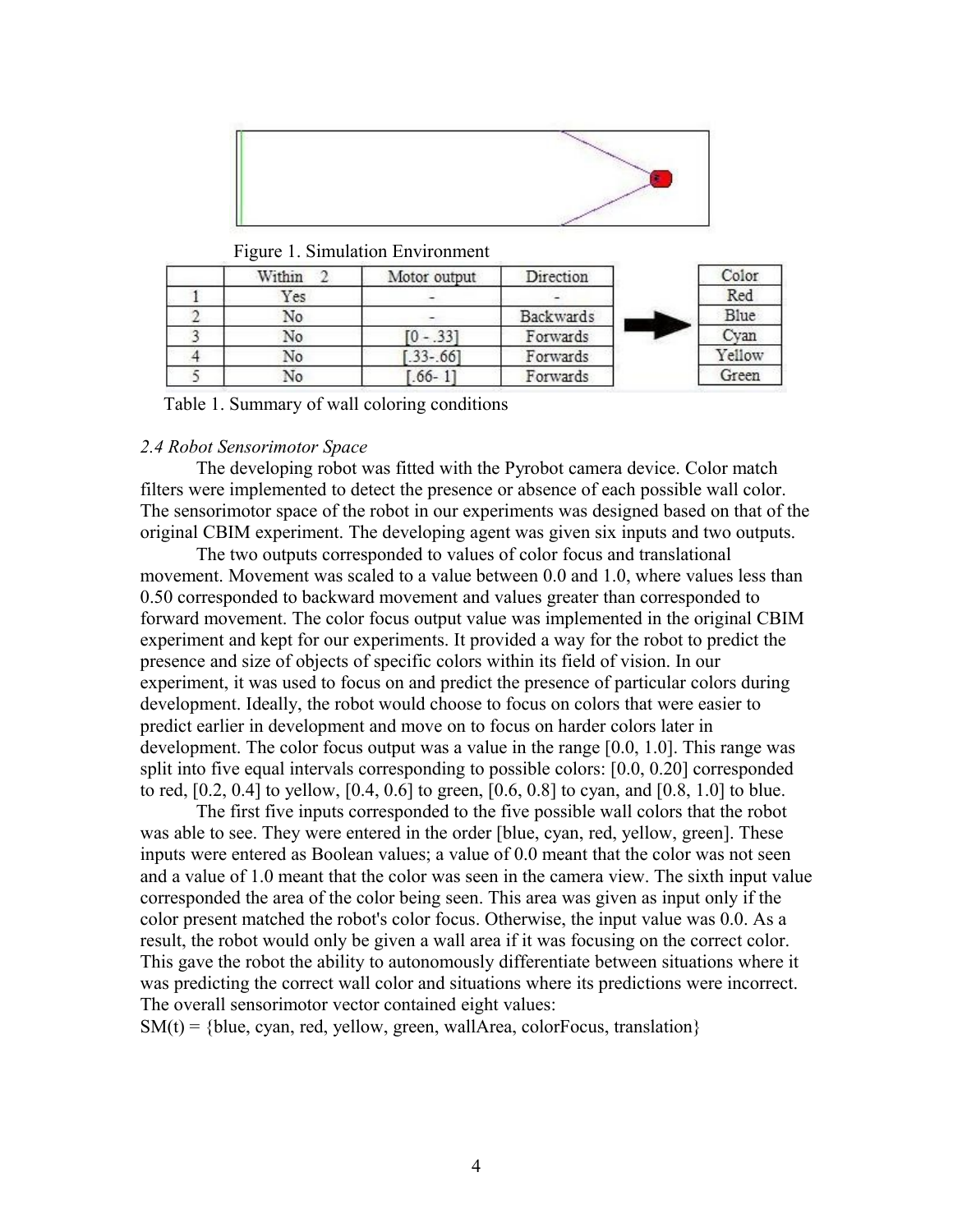# *2.5 Experimental Process*

Both the control and the experimental agent were run for 10,000 time steps. During the last 2,500 steps of development, neither the control nor the experimental agent were constrained. Prediction error was compared only during this period to determine which had better learned to predict the environment. The main developmental period occurred during the first 7,500 steps of each experiment. The control experiments were run with no constraints on sensors or motors. The robot was capable of experiencing all five possible wall colors and able to translate at any speed and direction for the entire development.

The first 7,500 steps of the experimental agent's development was subdivided simultaneously into three motor-restrictive stages and five visual-restrictive stages. In order to eliminate confusion between the robot's chosen movement output and its constrained output, motor constraints were implemented by modifying the candidate actions before they were fed into the regional GNG vectors for determination of learning progress. Since the regions only received candidate actions that were already constrained, the robot was able to learn based on already scaled sensorimotor vectors at each stage of the development. The constraints on motors were divided into three stages of 2,500 steps each. In the first stage, the robot could only move one-third of its maximum speed in the forward or backward direction. In the second stage this constraint was eased to allow the robot to move two-thirds of maximum speed. The constraint was fully released in the third stage.

Colors were distinguished using a combination of the pyrobot camera's match and blobify filters. If the robot was in a stage of development where it was able to see a particular color, its camera would be modified with a match filter that took in RGB values specific to that color and passed any instances of the color within the camera's view into the blue color channel. This channel was picked up by a blue blobify filter in order to determine the area of the wall. To ensure that a blue wall color is not incorrectly identified after previous match filters are implemented, the blue match sensor was the first color sensor passed. The vision constraints were divided into five stages of 1,500 steps each. In the first visual constraint stage, the robot could only distinguish the color blue. If the wall was any other color, the robot was unable to see any color and each color sensor read a value of 0.0. In the second stage, the robot gained the ability to see cyan. In the next three successive stages, it gained the ability to distinguish the colors red, yellow, and green until it reached the final stage in development where vision constraints were effectively released. A summary of the stages of constraints can be seen in Table 2.

| Motor Development Stage | Motor output    | Visual Development Stage | Additional Color Seen |  |
|-------------------------|-----------------|--------------------------|-----------------------|--|
|                         | $[-0.33, 0.33]$ |                          | Blue                  |  |
|                         |                 |                          | Cvan                  |  |
|                         | $[-0.66, 0.66]$ |                          | Red                   |  |
|                         |                 |                          | Yellow                |  |
|                         | $[-1, 1]$       |                          | Green                 |  |

Table 2. Summary of visual and motor constraints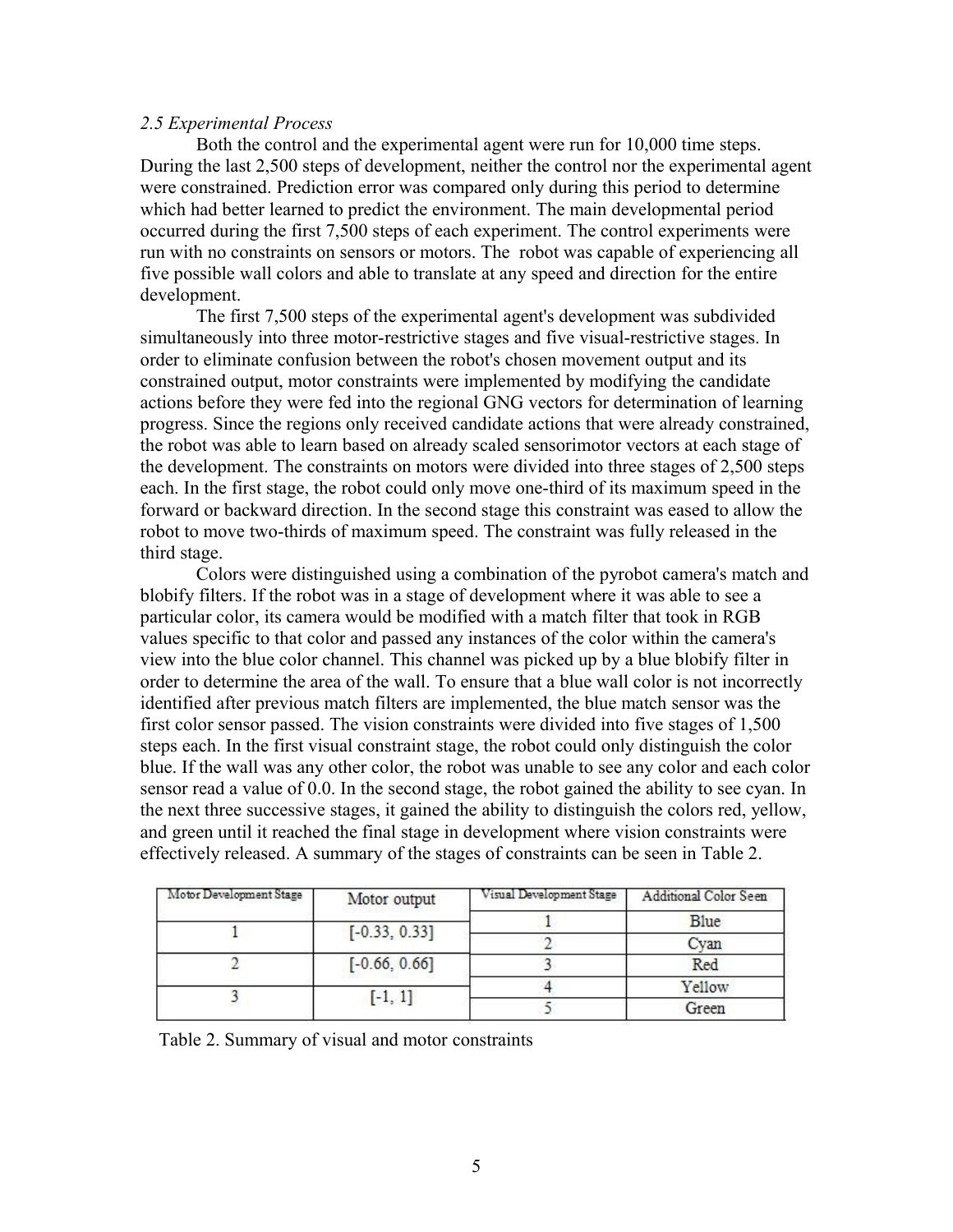# **3. Results**

#### *3.1 Trends in Prediction Error*

Prediction error data was averaged over intervals of 125 steps throughout the experiments. Analysis of the prediction error data revealed a few general trends in the robot's ability to predict its environment in both the constrained and unconstrained development. In both the control and experimental developments, prediction error in the final steps of development was lower than prediction error in the first several steps in development. This occurred only as a result of the addition of more GNG units to fit the sensorimotor space of the world. Despite the ultimate decrease in prediction error between beginning and end of development, there were no outstanding trends seen in the change in prediction error over the course of development for either the constrained robot or the unconstrained.

In each unconstrained experimental trial, The prediction error consistently dropped within the first 2,000 steps of development to a value between 0.30 and 0.50 (figure 2). After this period of sharp decrease, the prediction error oscillated between these two values for the remainder of the experiment, showing no further overall decrease in error.



Figure 2. Prediction errors for an unconstrained development

The periods of constraints for the trials run on the experimental agent all showed similar prediction error trends (figure 3). Within the first 1,500 steps of development, The prediction error showed a sharp decline from between 0.60 and 0.90 to between 0.20 and 0.40. Once the development hit step 1,500, a sharp peak in prediction error was observed followed by another general decline. The peak at step 1,500 was seen in every constrained development run and was the most noticeable change in prediction error throughout each development. Similar but less conspicuous peaks were observed in each constrained trial at time steps in which either a motor or a vision constraint was released. These peaks were generally less noticeable and, like the peak at step 1,500, followed by overall decreases in error. As with the control group, the experimental agent development trials all showed a lower prediction error between the end and the beginning of the 10,000 step developments. In the final unconstrained 2,500 steps of development, the experimental trials showed an oscillatory trend similar to that of the control group developments. Prediction error varied between the values of 0.10 and 0.50 with no significant decreasing trend.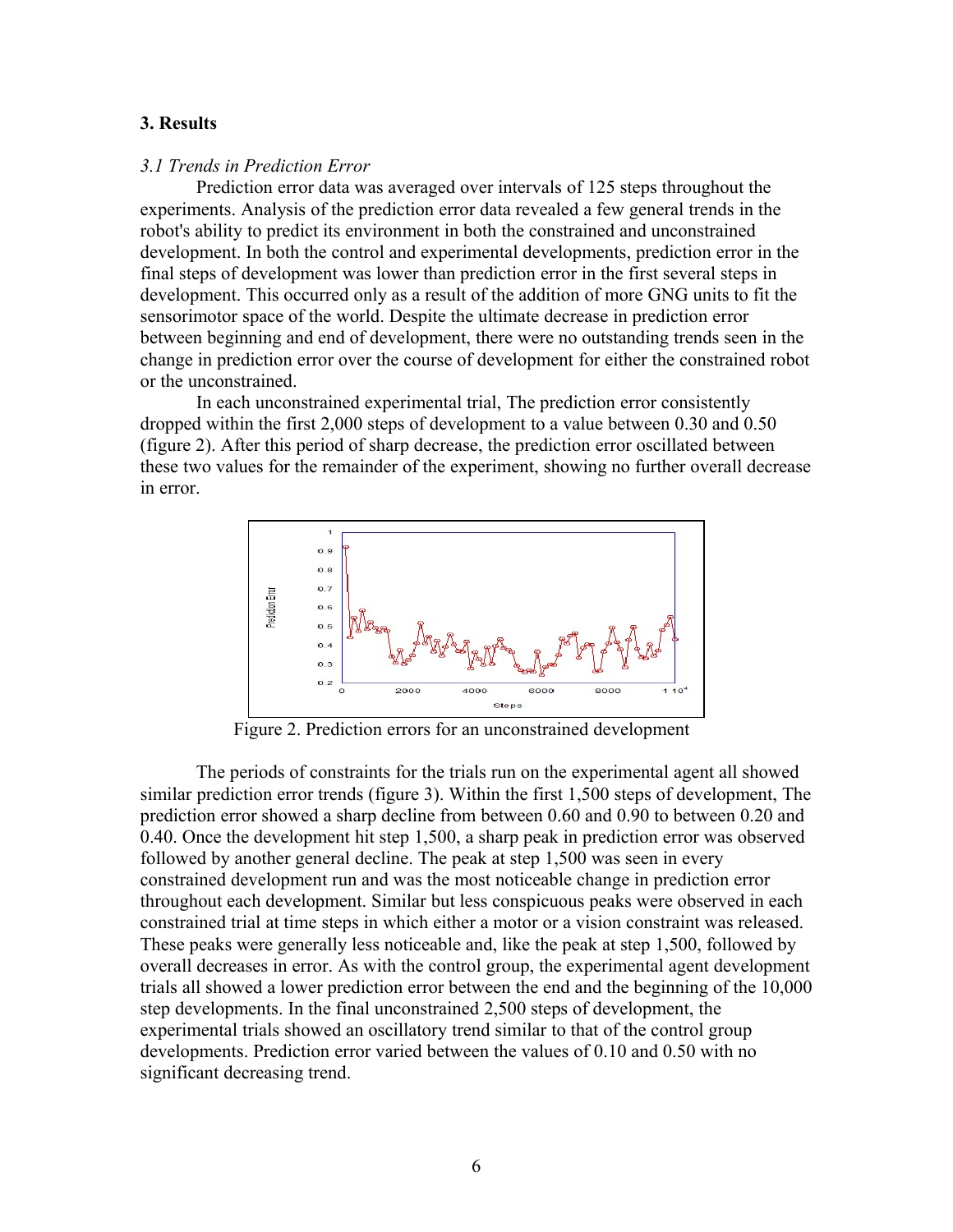

Figure 3. prediction errors for a constrained development

# *3.2 Statistical Analysis of Prediction Error*

A linear regression was fitted to the prediction error of the control agent. Analysis of the regression slope showed no evidence of a non-zero slope. The linear fit residual plot showed a pattern of decreasing residuals to around step 6000, and then consistently increases until the end of the trial. Quadratic fit residuals show a much more even spread (figure 4).



Figure 4. Linear and quadratic fit for prediction error in unconstrained development.

# *3.3 Comparison of Control and Experimental Groups*

In the final 2,500 steps of the experiment, developmental trials in both the control and experimental group showed oscillations in prediction error between the values of 0.10 and 0.60. Trials in the experimental group tended to oscillate closer to the lower boundary of this range while trials in the control group showed peaks approaching the upper bound of this range. There were no consistent trends in prediction error between trials of either the experimental or the control group (figure 5). Some experimental trials performed very well and showed relatively low prediction errors. Others performed poorly and showed increases in prediction error even in the last 500 steps of their development. Similar trends were seen in the control group trials. Through graphical analysis, it was revealed that prediction error in the experimental trials was not consistently lower than prediction error in control group trials; there were regions where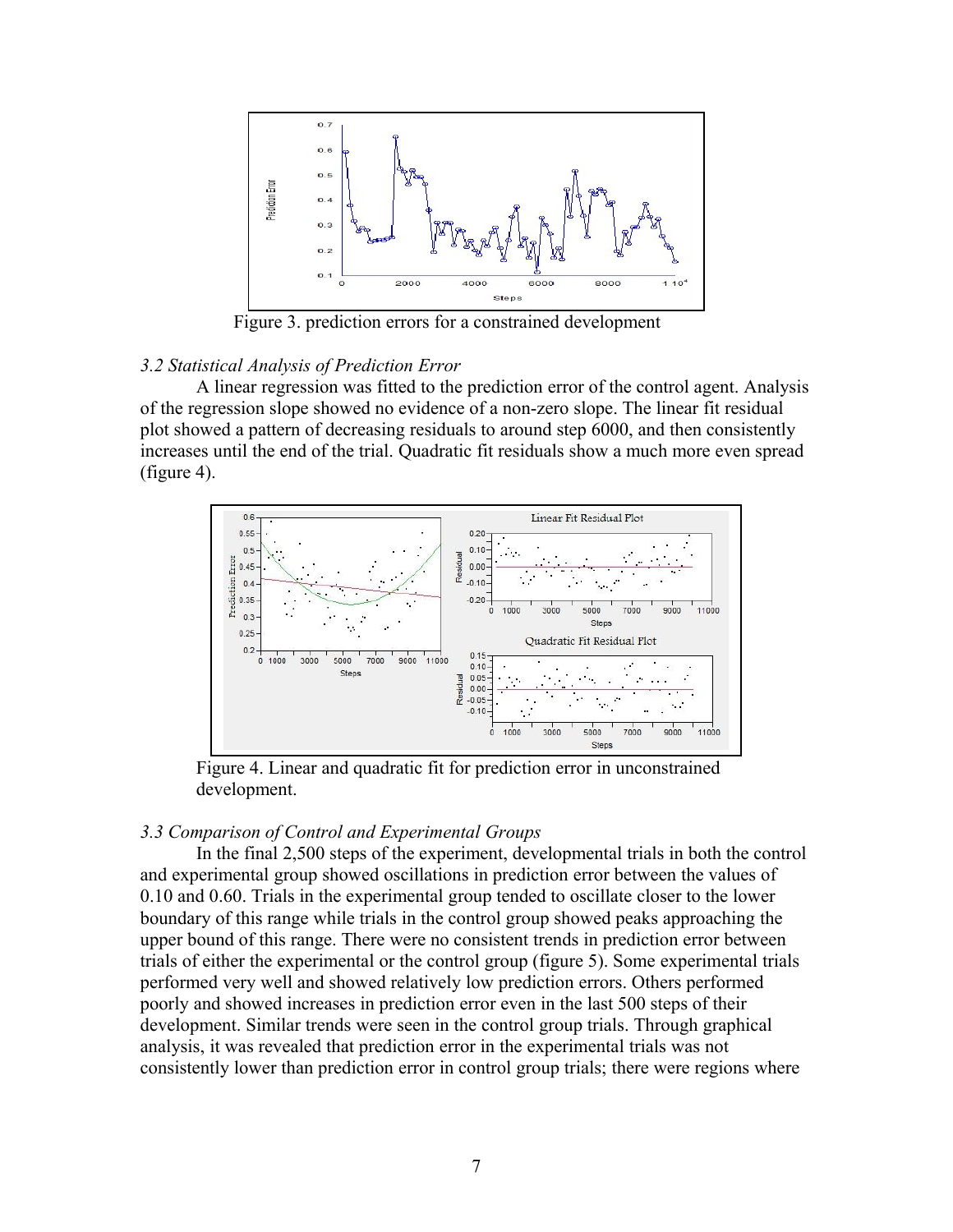the control groups seemed to exhibit lower values of prediction error than the experimental groups.



gure 5. Comparison of prediction error over the last 2500 steps of experiment between constrained and unconstrained development.

# *3.4 GNG Models*

Comparison of the GNG models made by the control and experimental developments showed both similarities and discrepancies. Models in both groups fit the experienced sensorimotor regions well. There were usually either five or six distinguishable regions present. Each region was well represented by a group of connected GNG units, but units between regions were generally not connected. There were exceptions in this trend: in some GNG models, a few units were dispersed randomly outside of experienced sensorimotor regions and some defined sensorimotor regions exhibited small amounts of edges connecting units between one another.

A discrepancy was seen in the amount of GNG units created in the constrained experimental developments versus the unconstrained control developments. Robots in the experimental group consistently produced less GNG regions over the course of their lifetime than robots in the control group. Robots in the experimental group generally ended their development with between 22 and 24 GNG units, while robots in the control group generally ended development with between 26 and 35 GNG units. Despite having less units, however, the experimental GNG models were still sufficient in representing the experienced sensorimotor space in the final 2,500 steps of the development.

# *3.5 Color Focus*

Analysis of the color focus data collected in both groups of experiments showed similar trends in the developing robot's ability to predict and focus on the correct wall color. In the unconstrained agents, the colors cyan, yellow, and green were rarely both focused on and seen. By graphical analysis, it was shown that over the course of development, the percentage of time in which these colors were correctly predicted was often below 5% over a fifty step epoch and rarely exceeded 15% (Figure 6). Further exploration of the focus data reveals that the percentage of time in which the robot chose to focus on these colors usually greatly exceeded the percentage of time in which the robot actually saw these colors.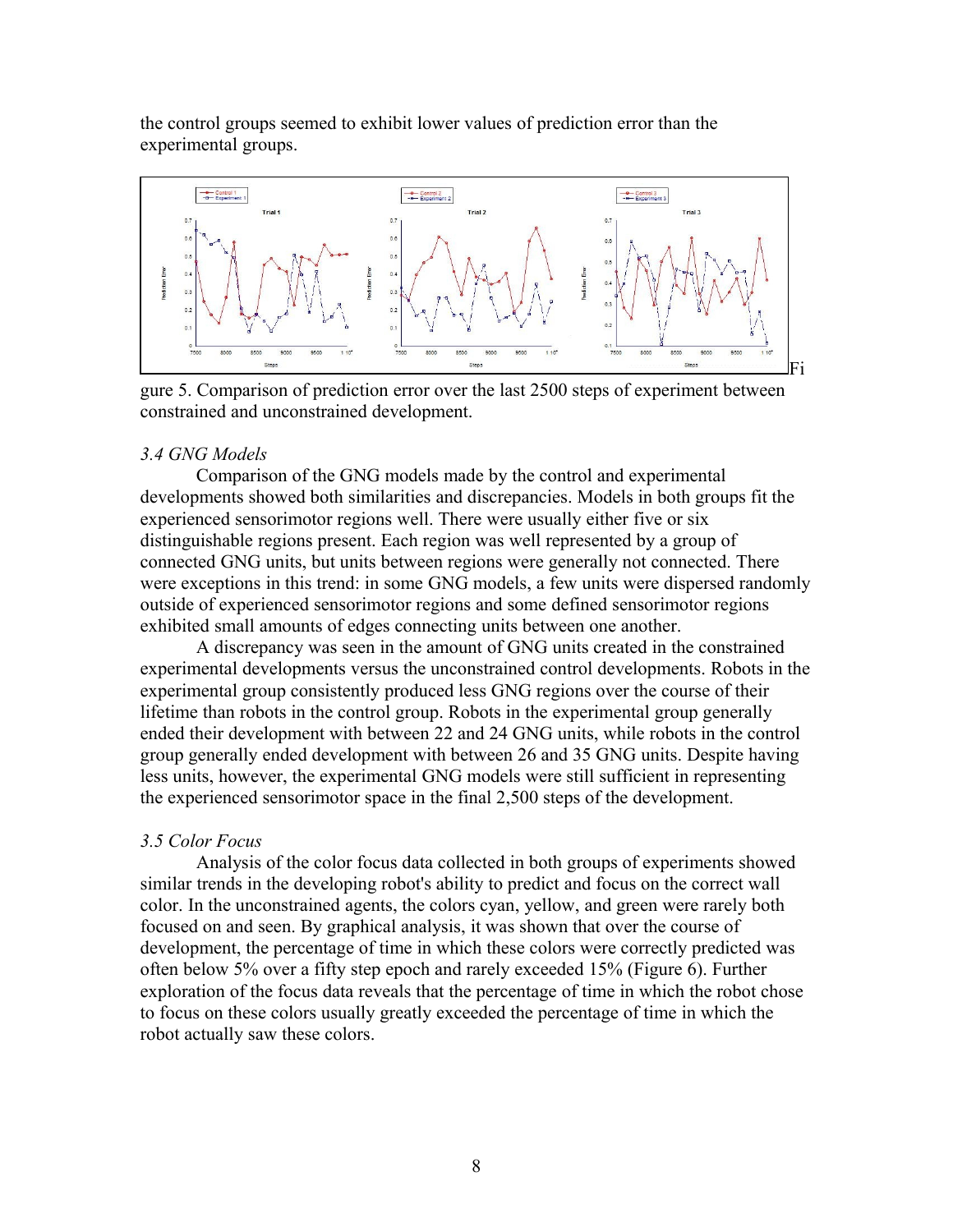

Figure 6. example of color match data for cyan, yellow, and green during an unconstrained development experiment.

The unconstrained robot showed higher prediction successes for the colors red and blue. Analysis of the blue color focus data showed regions in which the color focus matched the wall color between 40% and 65% of the time within a fifty step epoch. Graphical comparison of the percentage of time the robot chose to focus on blue and the percentage of time blue was actually seen showed a close correlation between blue focus and blue presence. Analysis of red color focus data revealed the same trends, but the trends occurred sporadically throughout different developments; different spans of time in each development showed correct matching between focus on the color red and the presence of red, and the length of these spans varied between trials.



Figure 7. Color Focus and Match Data for Red and Blue in a Constrained Development

In the trials run on the experimental agent, similar red and blue color focus data was seen (figure 7). In addition, the same trends were seen in the color match rates of the colors yellow and green. Cyan showed the same trends for the majority of the development with the exception of a brief period of time. Between the time steps of 1,500 and 3,000 in each constrained development, there is an increase in correct color matching and prediction data for the color cyan. The percentage of time in which cyan focus and presence was correctly matched slightly increased to a consistent value above 5% over a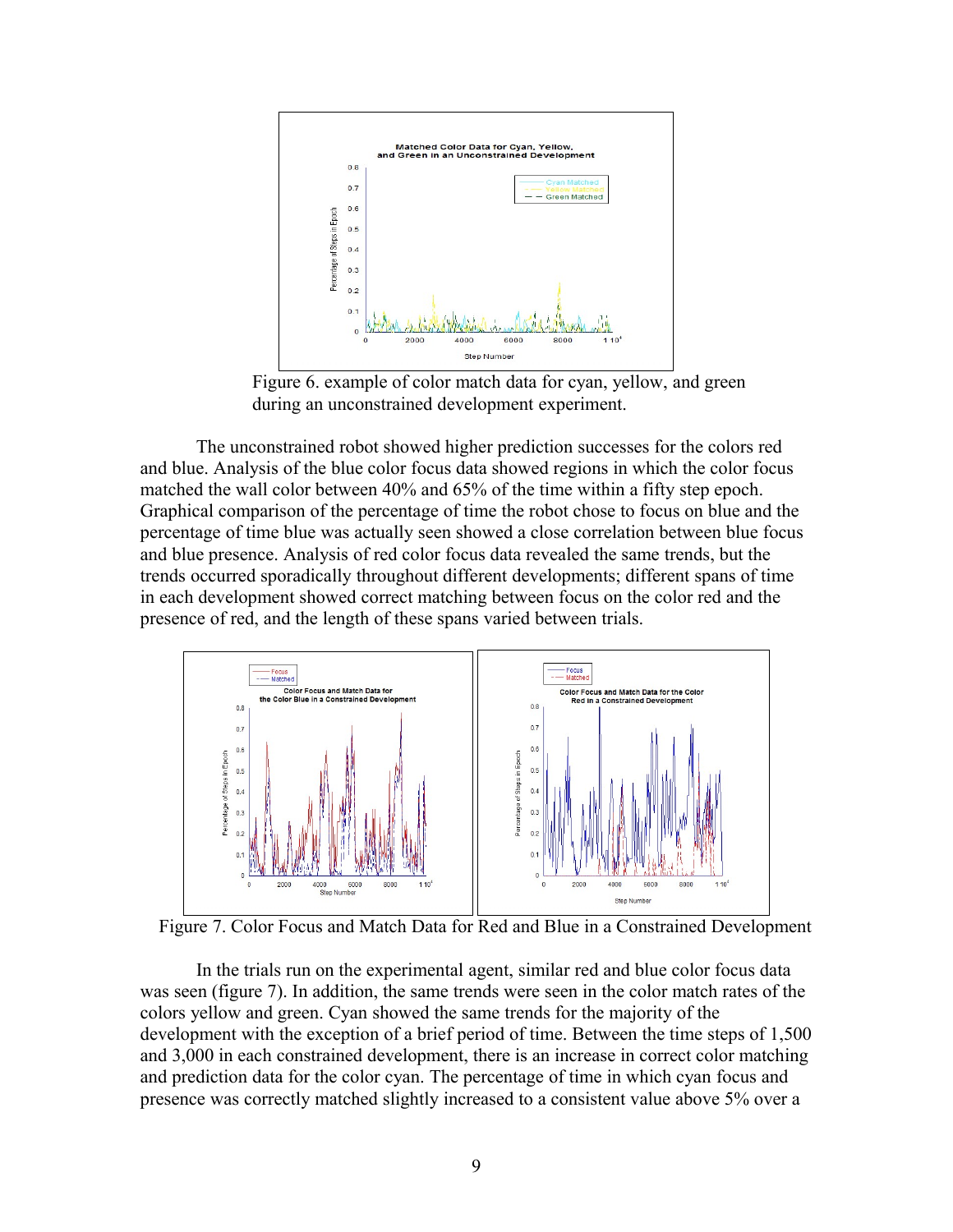fifty step epoch, and the percentage exceeded 15% at least twice in each trial between these time steps (figure 8).



Figure 8. example of color match data for cyan in a constrained development.

# **4. Discussion**

## *4.1 Prediction Error and Experimental Comparison*

In their developmental robotics survey, Lungarella et. al. state that constraints are advantageous to a developing agent because they reduce the complexity of the sensorimotor space for immature systems and prevent sensory overload (2003). In our experiments, we hypothesized that the implementation of visual and motor constraints on a developing robot would allow it to exhibit more successful learning progress than a robot developed without constraints. Our results were inconsistent with our expectations. In one of the three trials, the constrained robot consistently outperformed the unconstrained (figure 5). However, for the other two trials, there is no clear evidence that the constrained robots out-performed the unconstrained robots. Furthermore, prediction error collected from both control and experimental groups showed high variance in all three trials. From this data it was concluded that there was no significant difference in learning between the unconstrained and constrained robots.

To perform statistical analysis on prediction error, we plotted error against step range in the unconstrained robot (figure 4). A linear regression on this data showed no statistically significant evidence of a non-zero slope. That is, there was no evidence of a decrease in prediction error over the course of the experiment. No regressions were calculated on the experimental group's development data because the constrained robot's sensorimotor capabilities were not held constant throughout the trial.

The residual plot for the linear fit on the unconstrained data demonstrated a downward trend approaching a minimum around step 6,000. From here, the residual plot showed an upward trend. This pattern suggested that a linear model is not the best approximation of the data distribution. The quadratic fit residual plot showed an even spread. The data showed that as the development progressed, prediction error would initially decrease, but then after a certain stage in development the pattern would reverse and prediction error would increase. It is possible that our data was confounded by the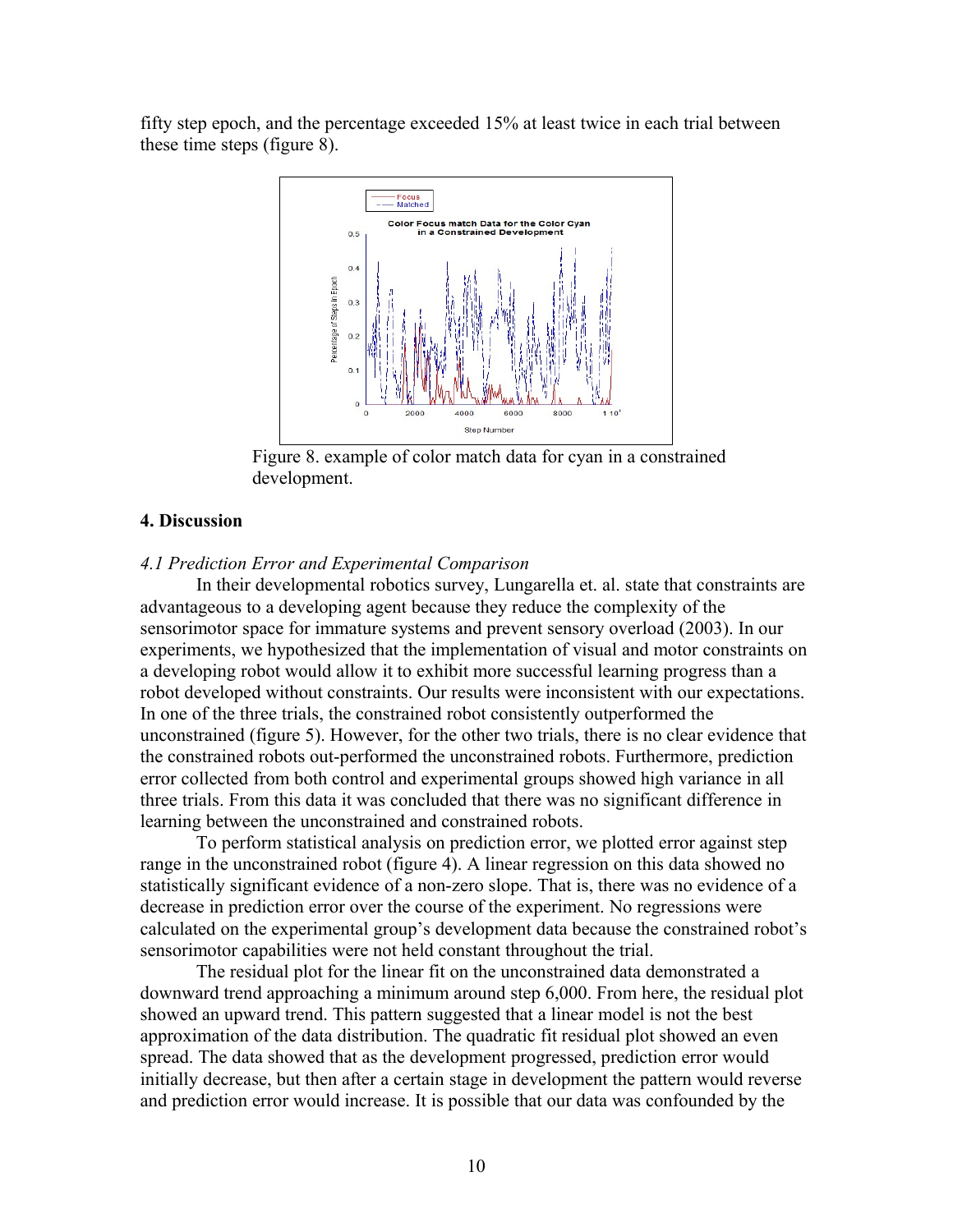curiosity mechanism built into the CBIM system. Because robots implemented with the CBIM model are intrinsically curious, situations that are easier to predict become boring to the system. As this occurs, the robot begins to choose candidate actions that are harder to predict. That is, The robot chooses actions that have higher prediction errors. If this is the case, The non-decreasing trend in our prediction error data was an artifact of CBIM's intrinsic motivation.

## *4.2 GNG Distributions*

The GNG units in both the control and experimental trials were able to separate into distinct regions in sensorimotor space as a result of the sufficiently large Euclidean distances between vectors containing boolean values for the presence or absence of colors. Once the GNG units were spread into these regions, the edges connecting units between different regions were mostly removed through aging. The few that remained at the end of the experiment were the result of insufficient aging; since edge age is dependent on visits to the GNG units connected by the age, ages were not updated unless these units were nearest to the sensorimotor vector at a given time step. Edges between regions were the result of few visits to the units connected by these edges. Despite the presence of lingering edges, however, the GNG distribution fit the distribution of experienced sensory vectors in both the constrained and unconstrained developments. Each cluster of GNG units in the distribution roughly corresponded to a specific color seen in the environment. Figure 9 shows how the colors correspond to the sensory regions.



Figure 9. GNG model for an example constrained development. Sensory regions are labeled with colors active in their corresponding vectors.

The discrepancy seen between the number of GNG units created in the control experiments and the number created in the constrained experiments is related to the relative abundance of sensory states available to the developing systems early development. Since GNG units were only made when the error threshold was exceeded, new units were only added when new sensory states were discovered. In the constrained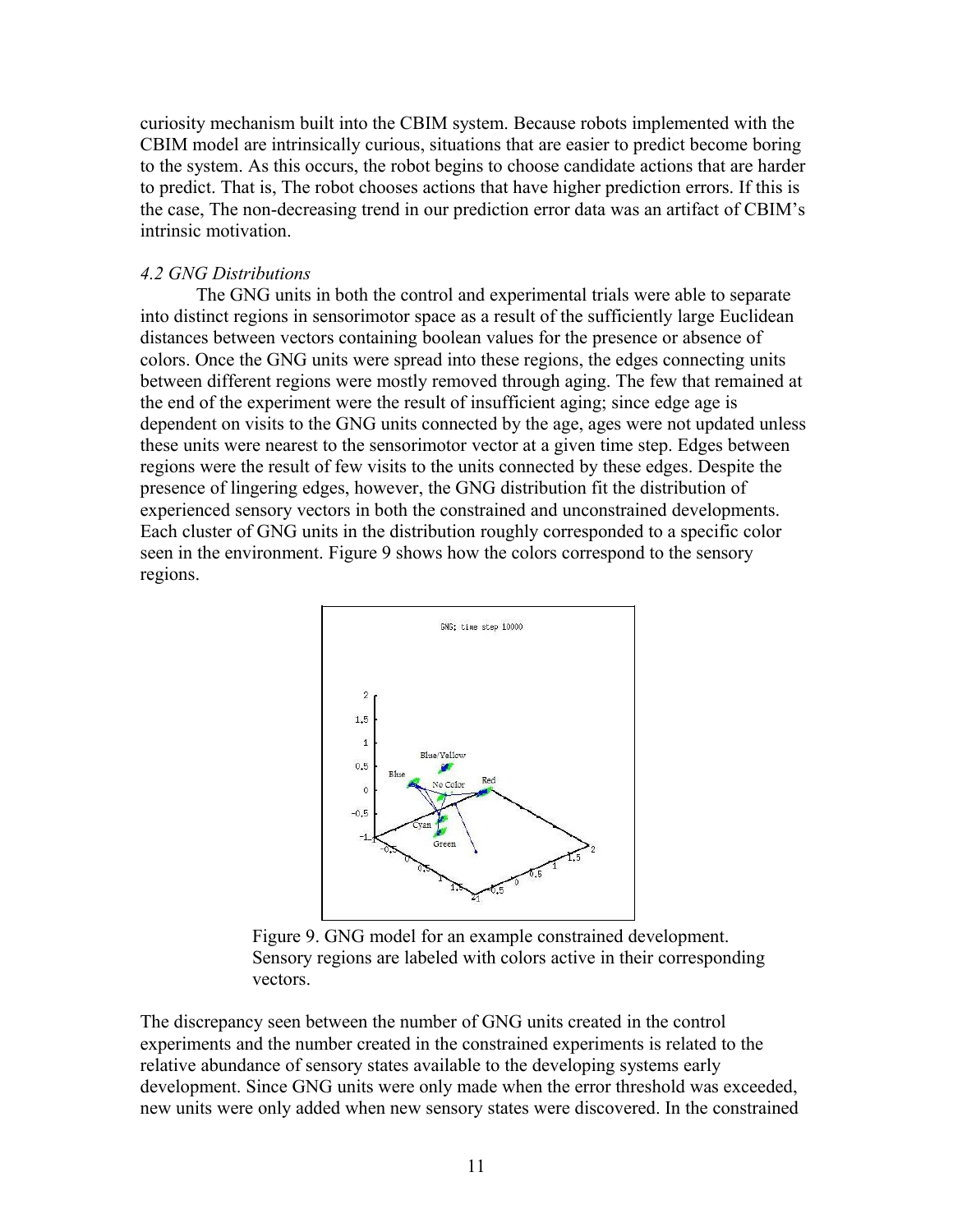trials, GNG units were added at time steps when constraints were released and new colors were seen. Since these instances were spread over time, the GNG model had time to fit to sensorimotor data before new experiences occurred.

In the unconstrained developments, the robot started with the ability to see every color and move at full speed. Because of this abundance of sensory information, all of the GNG units in these developments were created within the first 1,000 steps. Since there was no time for the distribution of increasing numbers of units to fit to the data before error threshold was again exceeded, more GNG units were made early these trials. The constrained developments produced GNG distributions that fit the sensorimotor space with less units because their sensory space was slowly incremented. The large amount of sensory data available to the control group throughout development led to the production of larger numbers of GNG units to deal with the initial sensory overload.

Aside from the differences in the number of GNG units created to fit the sensorimotor space of the environment, there was no significant difference observed between the models made during the constrained and unconstrained developments. Models for both experiment groups showed similar GNG distributions fitting the sensory states experienced throughout development. Since the final GNG models for both unconstrained and constrained developments were so similar, it can be concluded that there was no difference in the way the two types of developments categorized their sensorimotor space at the end of their lifetime.

## *4.3 Color Focus*

The trends in the color focus data resulted from a combination of the artificial curiosity built into CBIM and the complexity of the world in which the robot was developed. In both the control and experimental trials, the color blue was consistently focused on and correctly predicted to be within camera's field of vision. The color blue was predicted frequently because it was the easiest color to predict. When the robot was outside of two units from the wall, the wall changed to blue with any backward movement regardless of speed.

The next easiest color to predict was the color red; when the robot was within a two units of the wall, the wall remained red regardless of movement. As a result, prediction of the color red was almost entirely dependent on the wall area input. In both the control group and the experimental group, the color red showed signs of predictability. Because the wall only turned red when the robot was within a small specific region of the world, the robot was only able to learn situations with the color red during short periods in its development. This is why correct prediction of the color red was only sporadically seen in the developments. The time steps in which the robot entered this region during development differed between trials. The resulting color focus data showed varying spans of time in which the robot was able to see and correctly predict the color red corresponding to the brief spans of time in which the robot was within the region close to the wall and able to explore this region.

The remaining three colors were harder for CBIM to predict because these colors were dependent on both direction and speed. Because these colors were harder to predict, they showed significantly lower color match percentages in the color focus data. The only exception was the match percentage increase in the color cyan between step 1,500 and 3,000 in the constrained developments. Because the robot's movement was constrained to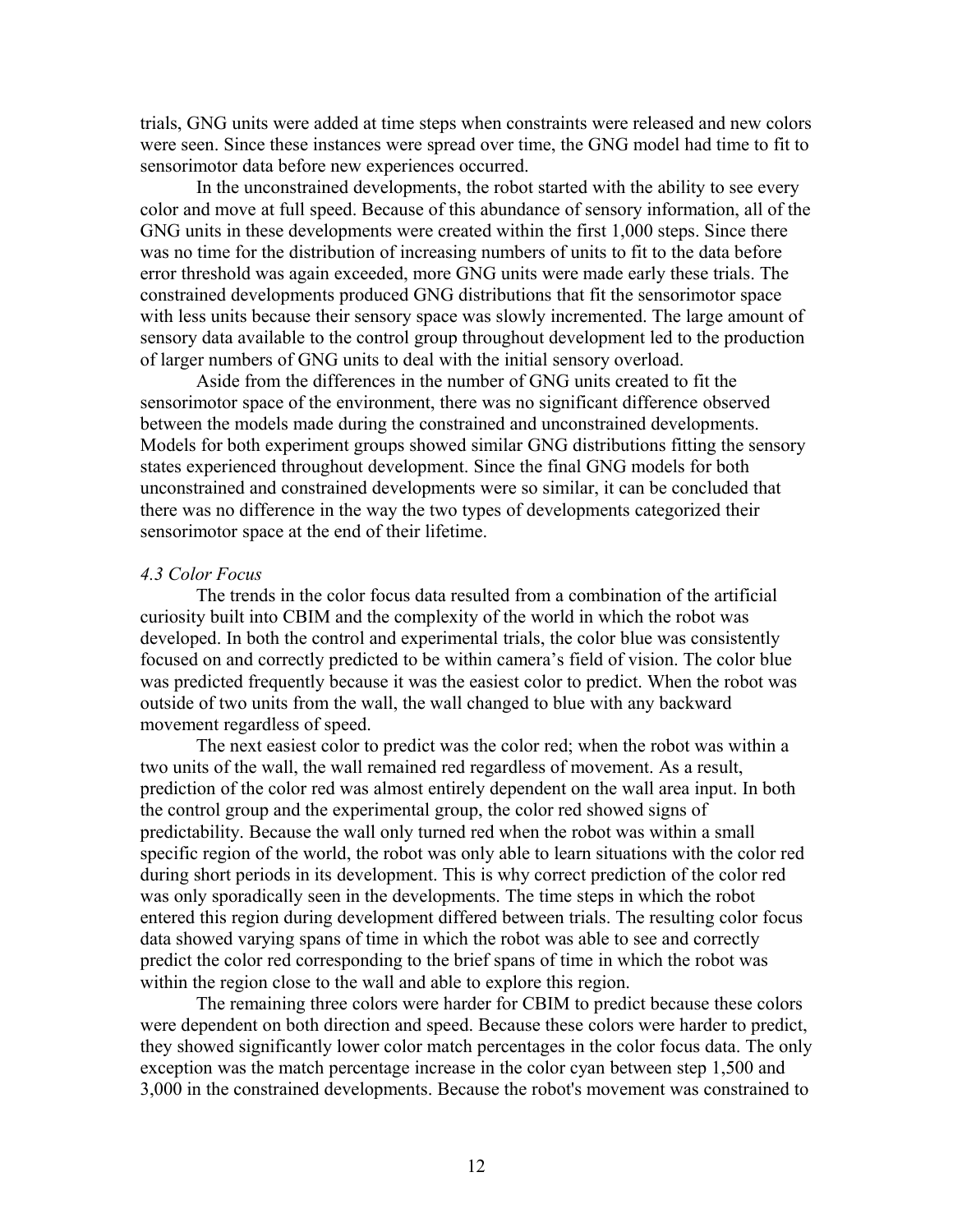one-third maximum speed in either direction, the only two wall colors accessible to the robot between these time steps were blue and cyan. As a result, cyan became as easy to predict as blue within this brief time period. This is shown by the higher percentages in the matched cyan focus data in this stage.

The absence of clear transitions between successful color focus predictions that were seen in the original CBIM paper is a result of the complexity of our world. Instead of three colors, our robot had to choose from five colors to focus on. The size of the robot's sensorimotor space may also be a factor in the difficulty of color prediction. The number of boolean values within the vector may have made it hard to effectively train GNG exemplars to correctly predict wall color. Because of the difficult sensorimotor vectors, the CBIM brain may have found it harder to categorize situations than it would have given a smaller sensorimotor space.

#### **5. Conclusion**

From the data we gathered from our experiments, we were unable to provide conclusive evidence that constraint-facilitated development is more conducive to learning in artificial systems than unconstrained development. If a developing system were learning about its environment, it would be expected to be able to better predict its environment at the end of its developmental phase. From the prediction error data collected in both control and constrained developments, we were unable to see a significant decreasing trend in prediction error over the course of the robot's lifetime. From this data we can conclude that neither the constrained nor the unconstrained robot's showed significant learning progress.

Apart from a difference in the number of units created and the time at which units were added, the GNG models of the unconstrained and constrained developments showed no outstanding differences. Both groups of experiments showed that the sensorimotor space in the developmental world could be well represented with between 20 and 35 GNG unit exemplars. Two conclusions can be drawn from the lack of difference in GNG architecture between the two sets of developments. The first is that a development exhibiting slow incrementation of sensorimotor capabilities resulted in the creation of a smaller number of representative units than a development in which all capabilities are always present. Secondly, because GNG units are able to adapt and move to fit changes in sensorimotor space, the presence of a stage in development of both constrained and unconstrained robots where each have the same capabilities will result in a similar GNG distribution to fit similar sensory environments.

Color focus data from both sets of experiments suggest that neither constrained nor unconstrained robots tended to learn to predict wall color more successfully than the other. It can be concluded that the colors blue and red were both easy to predict within our experimental world. Cyan, yellow, and green were harder to predict for both the control group robots and the experimental robots. The relatively large sensorimotor vector available to our robots may have been at fault. The difficulty may also have been a result of the unforeseen complexity of the learning task.

Each set of data analyzed in this paper shows no conclusive evidence for a difference between the developmental progress of a constrained robot compared to that of an unconstrained robot. In fact, the data suggests that neither constrained nor